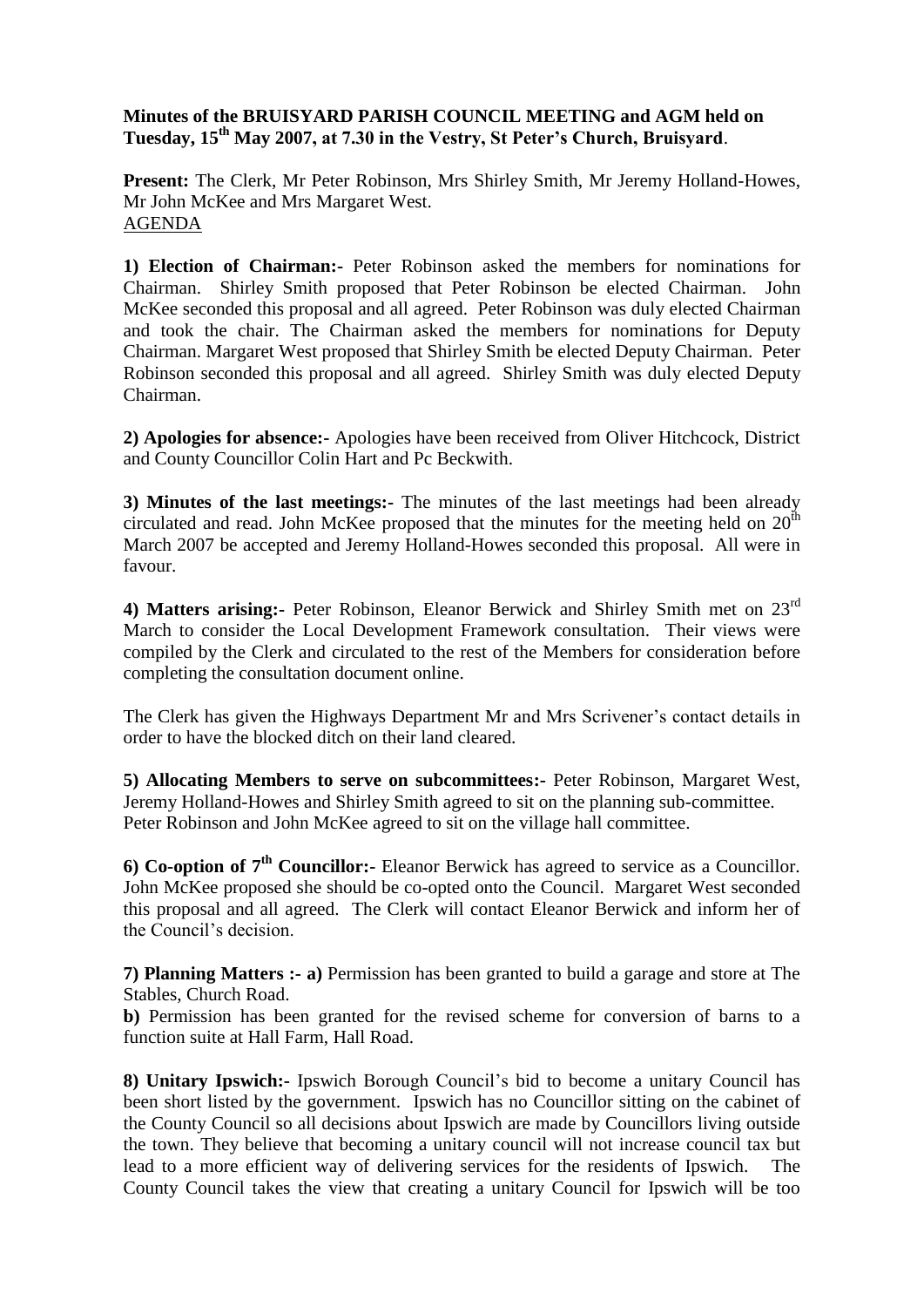costly and less efficient way of delivering services with the town and the rest of the County being too interdependent to split into two authorities. The Chairman expressed his sympathy for Ipswich's lack of representation on the County Council's cabinet. Information will be circulated around the members and they will send their views directly to the two authorities involved.

**9) Affordable Housing Survey:-** Nigel Brett of Suffolk Acre, the Housing enablement Officer, has contacted the Clerk offering to help the Council carry out a housing needs survey. Suffolk Acre provides advice, data input and analysis of the feedback free of charge but there will be a cost of £35 to £45 for the forms and stationary printing. The Parish Council will need to provide a covering letter explaining the need for the survey and organize the delivery and collection of the survey forms.

It was agreed to take up the offer of help to carry out the survey but delay the implementation until November when the pressure of the village hall application to the planning authorities and stage two of the Big Lottery Community Building Fund application has been completed. The Clerk will communicate the Councils decision to Nigel Brett.

**10) Financial Matters:- a)** The Clerk has received two quotes for insurance for the year 2007/2008. Allianz Cornhill came in at £306.48 and Suffolk Acre at £229.75. Neither of these quotes covered all the Councils assets but the Clerk estimated another £20 premium on top of the Suffolk Acre quote would mean all asserts were covered for a very competitive price. Peter Robinson proposed that the Clerk should ask Suffolk Acre for a revised quote covering all assets and then write a cheque and arrange for signatures for the pro rata amount due to cover the Council between June  $1<sup>st</sup>$  2007 to September  $30<sup>th</sup>$  2007 with the full years premium due in September. Margaret West seconded this proposal and all agreed.

**b)** Shirley Smith proposed that the sum of £97 be paid to SALC for the subscription for 2007/2008. Margaret West seconded this proposal and all were in favour. A cheque was duly written and signed for payment.

**c)** A letter of thanks has been received from Disability Advice Service for the donation the Council granted them at their last meeting.

Ken Goddard sent a letter of thanks for the donation sent to Alde Community Council first Responders at the last meeting.

Victim Support has asked the Council for Financial support but it was agreed the Council's finances could not support this request.

**d)** The financial report for 2005/2006 had already been circulated and studied. The value of the items listed in the supporting statement had been increased to the replacement and insurance values. Jeremy Holland-Howes proposed that the financial report be accepted and Shirley Smith seconded this proposal. All were in favour.

**e**) Margaret West proposed that paying Essex and Suffolk Water £16.92 on 14<sup>th</sup> May 2007 was in order. John McKee seconded this proposal and all agreed.

**f)** Enquires to the Big Lottery revealed that the Council did not require a dedicated village hall account as invoices will be forwarded to the Lottery and the required amount will be forwarded to the Council. This system can be executed with the present account. John McKee proposed that the cheque to open the account at the last meeting be cancelled. Shirley Smith seconded this proposal and all agreed.

The Clerk will collect signatures and documents from the Members to open an Abbey Business account with John McKee, Peter Robinson, Shirley Smith, Margaret West, Jeremy Holland Howes and Eleanor Berwick as signatories.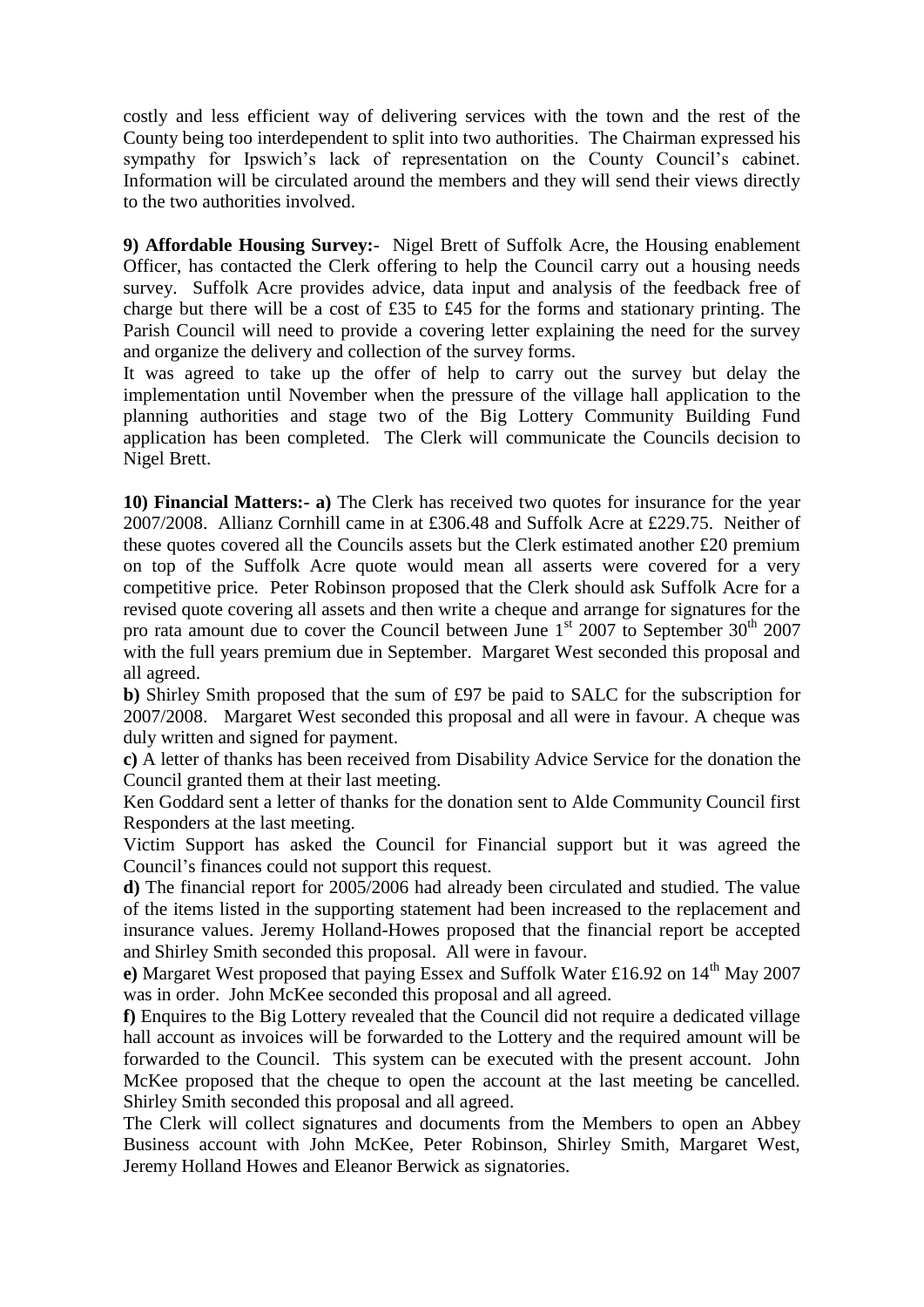**g)** Shirley Smith proposed the Council reimburse Peter Robinson £8.85 for the three padlocks he purchased to secure the picnic tables in the Park. Jeremy Holland-Howes seconded this proposal and all agreed. A cheque was duly written and signed.

**11) Report from the Village Hall Committee:-** There have been two meetings of the committee since the last Council Meeting

Robert Smith, the appointed architect, has drawn up plans for inspection at the consultation barbeque to be held in the Parish Park in June in order to gather the views of Bruisyard residents on the design or comments can be made on the website if they cannot attend.

The hall will be designed to be environmentally sustainable with low running costs to make it an economically usable facility. Plans will be submitted to the planning department at Suffolk Coastal by August and the stage two application to the Big Lottery by the end of November.

Sharon McMullan has offered to make a stained glass window for the hall and this will be incorporated into the design. Ideas for the subject of the window are requested by the artist. The committee is also looking for user groups for the hall and ideas for its use.

The final design of the hall will be drawn up by Robert Smith taking into account the comments submitted at the consultation barbeque with further meetings of the committee to confirm that the design brief has been met.

**12) Parish Park:-** John McKee reported that a willow tree in the Park has split and collapsed. He volunteered to trim it up.

**13) Model Code of Conduct:-** A new Code of Conduct comes into force on 3<sup>rd</sup> of May 2007 and the Council has 6 months from that date to adopt it. The code will be studied in the next two months by the Members and then adopted at the next meeting. The Clerk will prepare forms for the Register of Member Interests and distribute them ready to be signed at the next meeting. Until the new code is adopted the Members will be working under the existing Code of Conduct. As there are no new members of the Council the Clerk will inform the monitoring officer at Suffolk Coastal District Council the register of members' interest remains unchanged.

**14) Dates of Parish Council Meetings:-** Parish Council meetings will be held on the following dates:-  $17^{th}$  July,  $18^{th}$  September,  $13^{th}$  November,  $22^{nd}$  January 2007,  $18^{th}$  March and the  $\overline{AGM}$  and Parish Meeting on 13<sup>th</sup> May.

**13) Any Other Business:-** Sue Williams has requested help with the rota to water the flowers in the Park. A notice will be put in the next newsletter.

**Colin Hart** sent a report as he was unable to attend in person. He was delighted to be returned as District Council member for the Hacheston Ward.

For both District and County Councils the dominant issue is finance with inadequate government funding to rural authorities in the south of England.

The increase in District council tax is just 3% and the County Council tax rise is 4.5%. Savings and efficiencies have been made in both Councils without the cuts in services through better ways of working. The County Council are likely to move to a model where they commission services rather than deliver them themselves. Discussions have begun with staff and unions as there is likely to be a substantial reduction in the number of people directly employed by the County. He wishes to be satisfied that the changes will deliver worthwhile savings but still deliver acceptable levels of service,